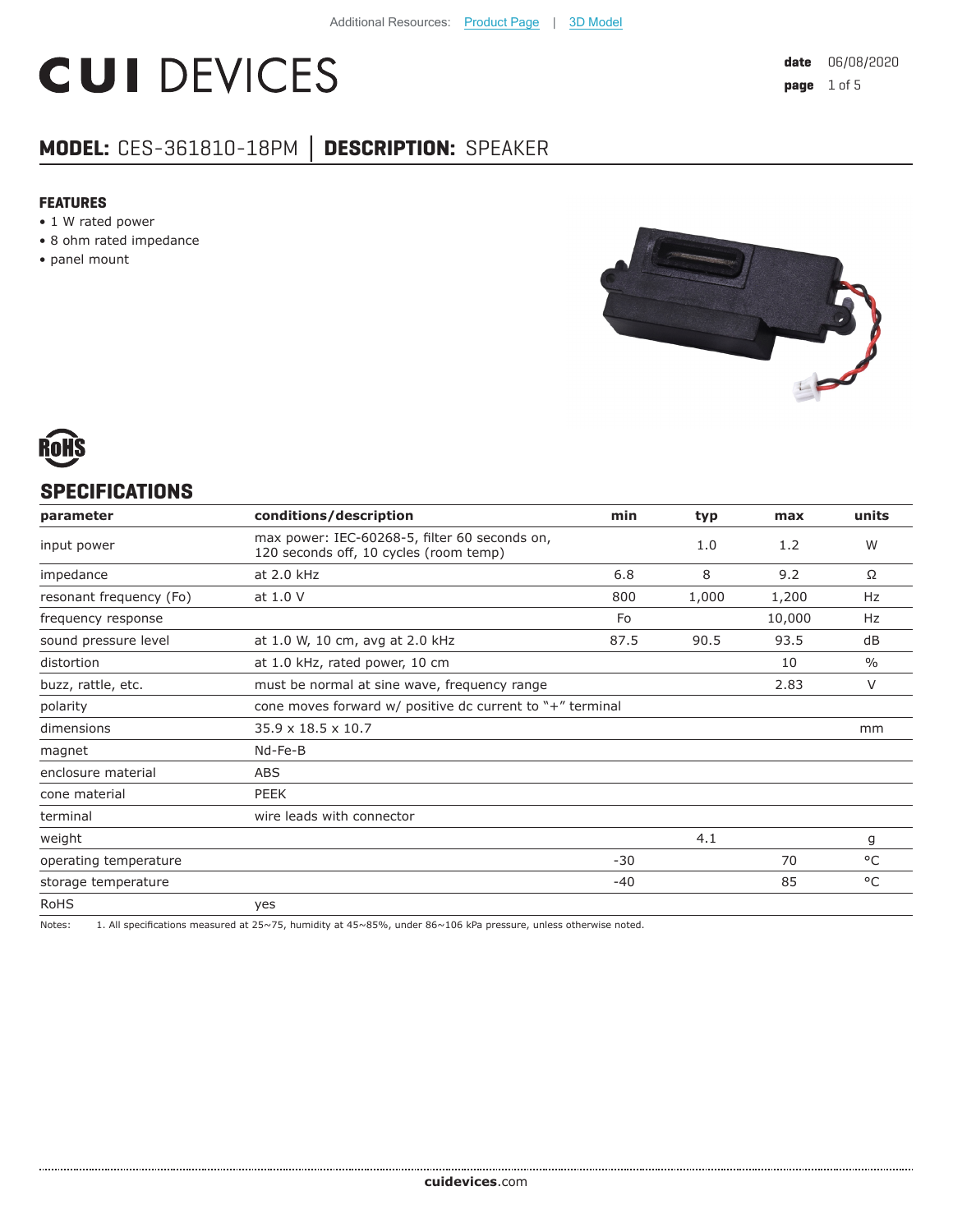#### **MECHANICAL DRAWING**

units: mm tolerance: ±0.5 mm

wire: UL1571 30 AWG internal speaker: CMS-18132-18SP connector: Molex 51021-0200 or equivalent; P=1.25

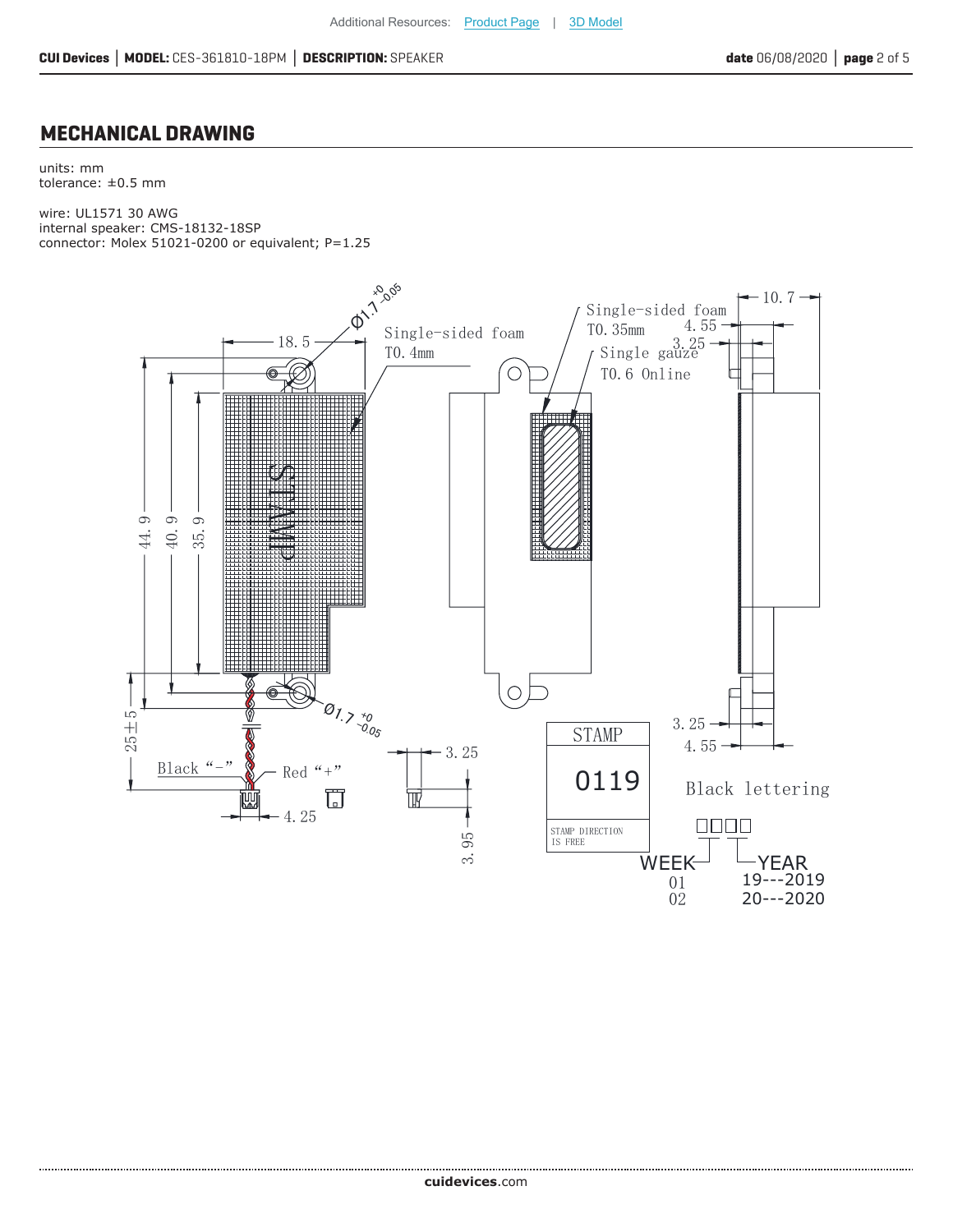**Frequency Response Curve**

# **RESPONSE CURVES**



## **Total Harmonic Distortion Curve**

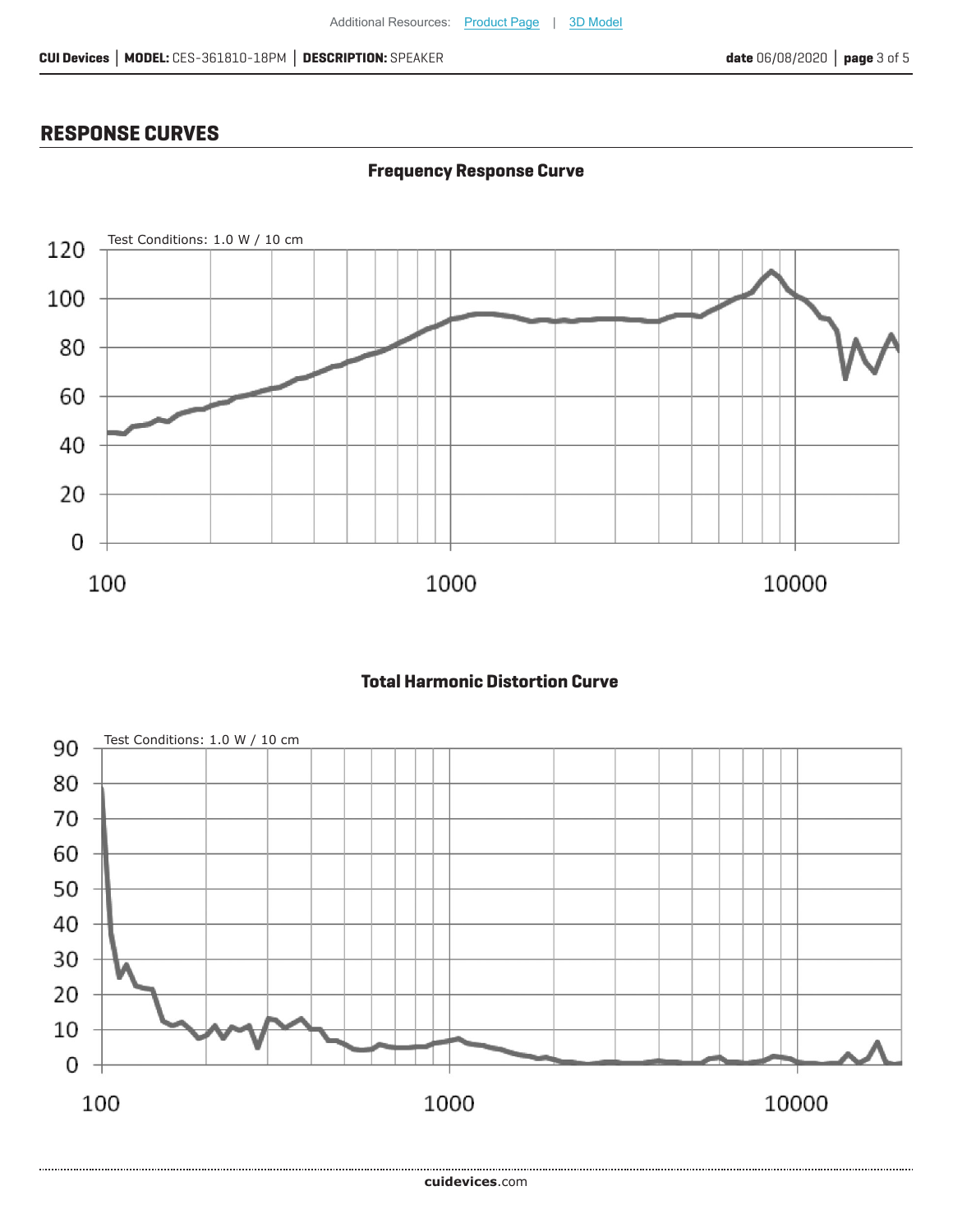## **PACKAGING**

units: mm

Tray Size: 350 x 240 x 16 mm Tray QTY: 28 pcs per tray Carton Size: 370 x 260 x 380 mm Carton QTY: 504 pcs per carton